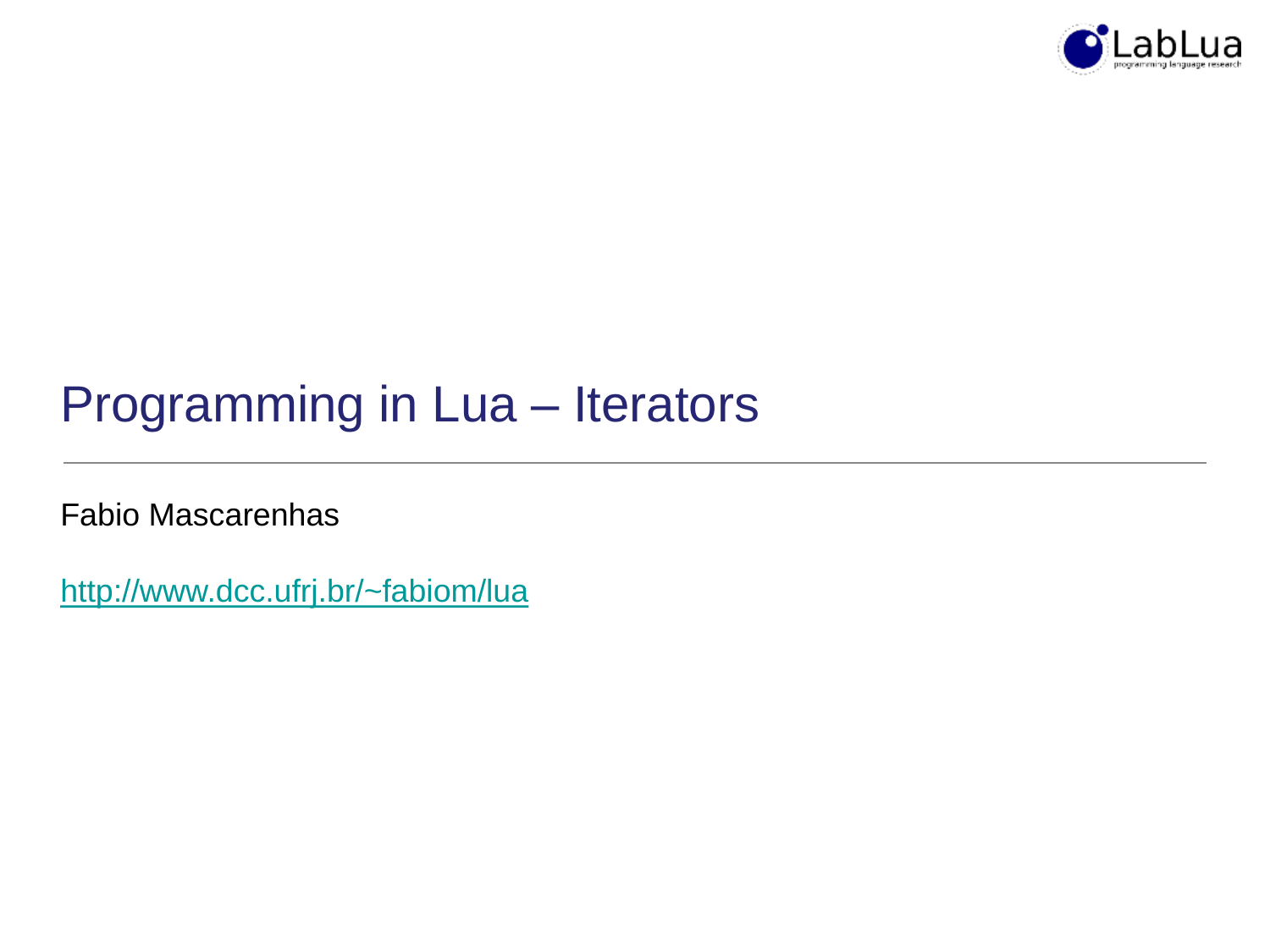

### Generic for

- We have seen how to use the *generic* for loop (or the for-in loop) using the ipairs and pairs functions, but there is nothing special about those functions
- The Lua standard library defines other functions that work with the generic for:

```
-- for each line in "foo.txt" do...
for line in io.lines("foo.txt") do
\overline{\phantom{a}} -- for each word in line do...
  for word in string.gmatch(line, "%w+") do
    print(word)
  end
  print("------------")
end
```
• All these functions have one thing in common: they return *iterators*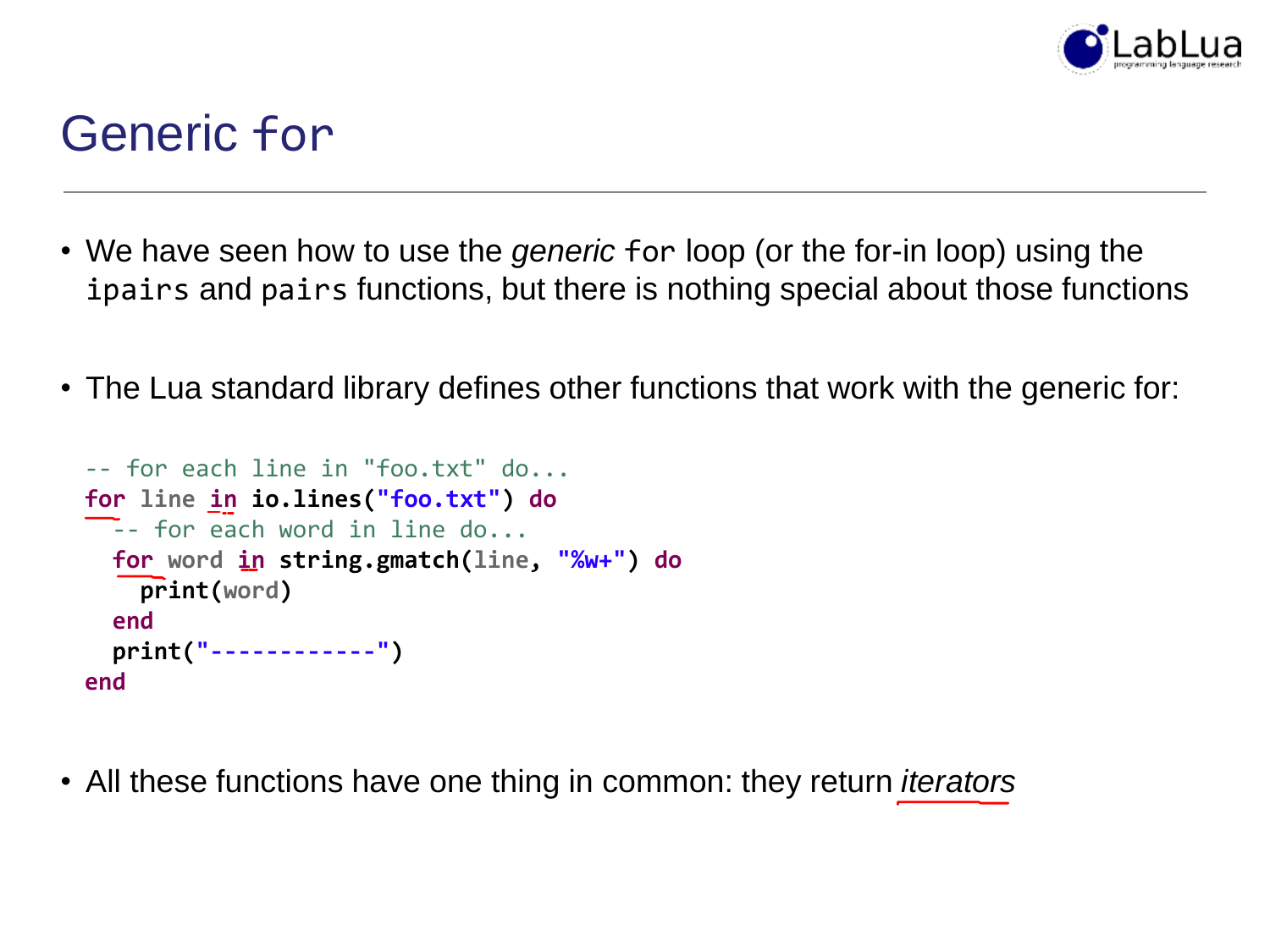

#### **Iterators**

- An *iterator* is a function that, each time it is called, produces one or more values that correspond to an item from some sequence
	- Each index and value of an array Ipains<br>pairs
	- Each key and value from a table
	- $10 \text{ V}$ • Each line from a file
	- Each substring that matches a pattern  $\int \int \sqrt{v} \, \sqrt{v} \, dz$
- When there are no more items the iterator returns nil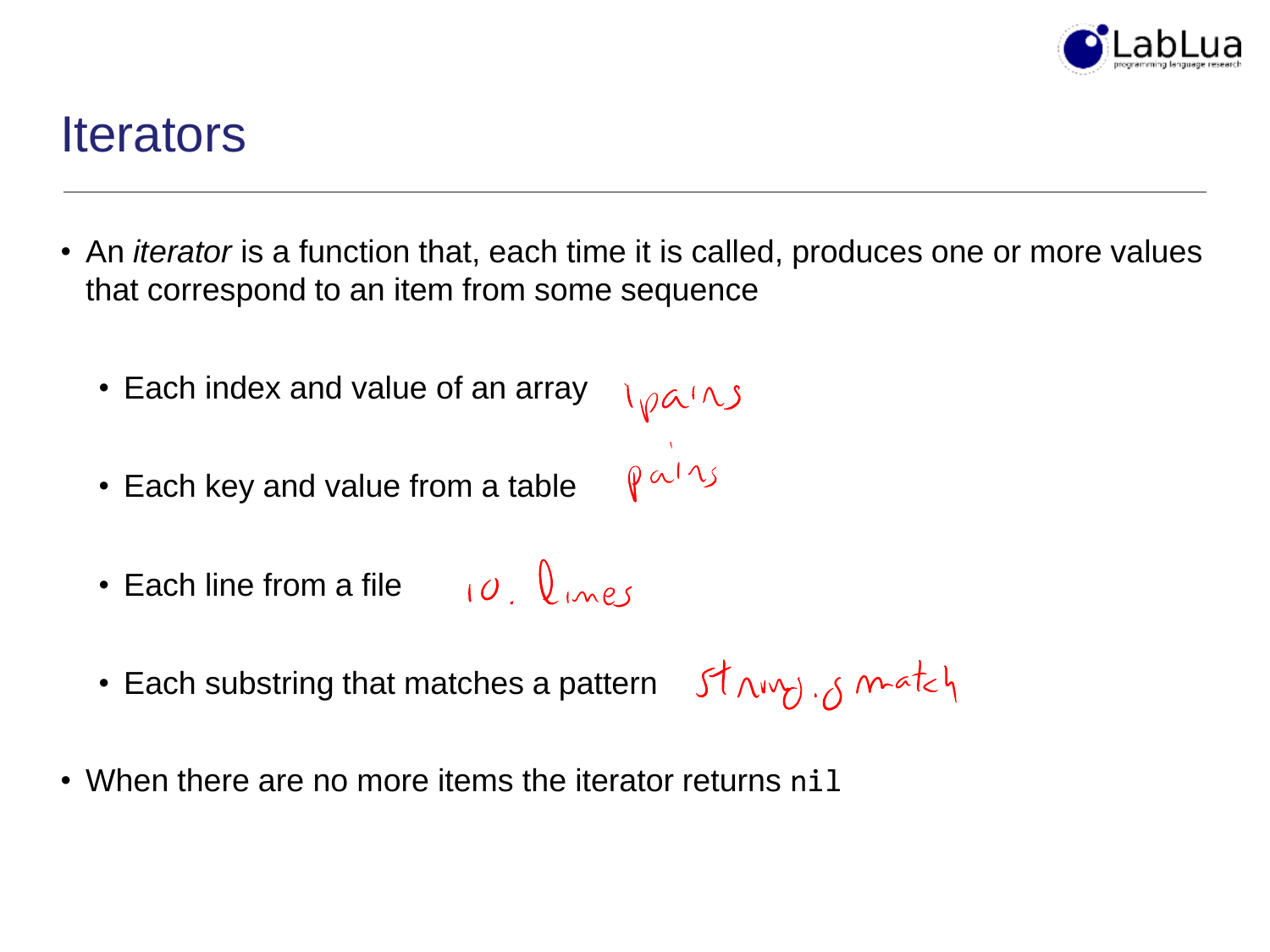

### Generic for and iterators

• The generic for takes the iterator returned by the calls to ipairs, pairs, io.lines, and string.gmatch, and repeatedly calls it, assigning the values it returns to the control variables

```
\rightarrow iter = function ()
\Rightarrow local x = \text{math.} \text{random}(4)\Rightarrow if x == 4 then
>> return nil
>> else
>> return x
>> end
>> end
> for n in iter do print(n) end
1
3
1
```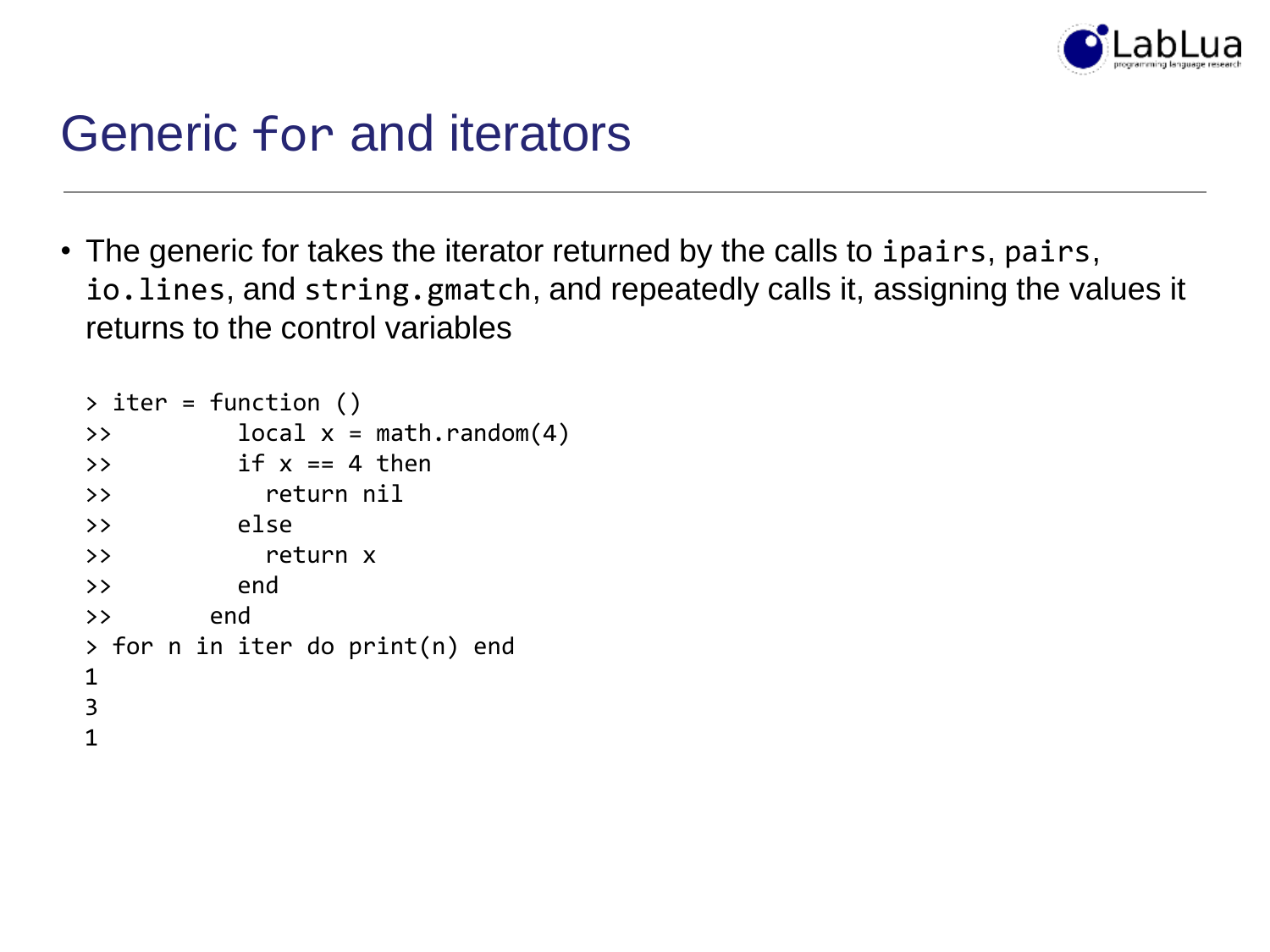

### Closure iterators

• The simplest way to define an useful iterator is to use a *closure*:

```
T STATE OF THE TTERATOR
function fromto(a, b)
 return function ()
          if a > b then
           return nil
          else
           a = a + 1return a - 1
          end
        end
end
```
• The closure that fromto returns is the iterator:

```
> for i in fromto(2, 5) do print(i) end
2
3
4
5
```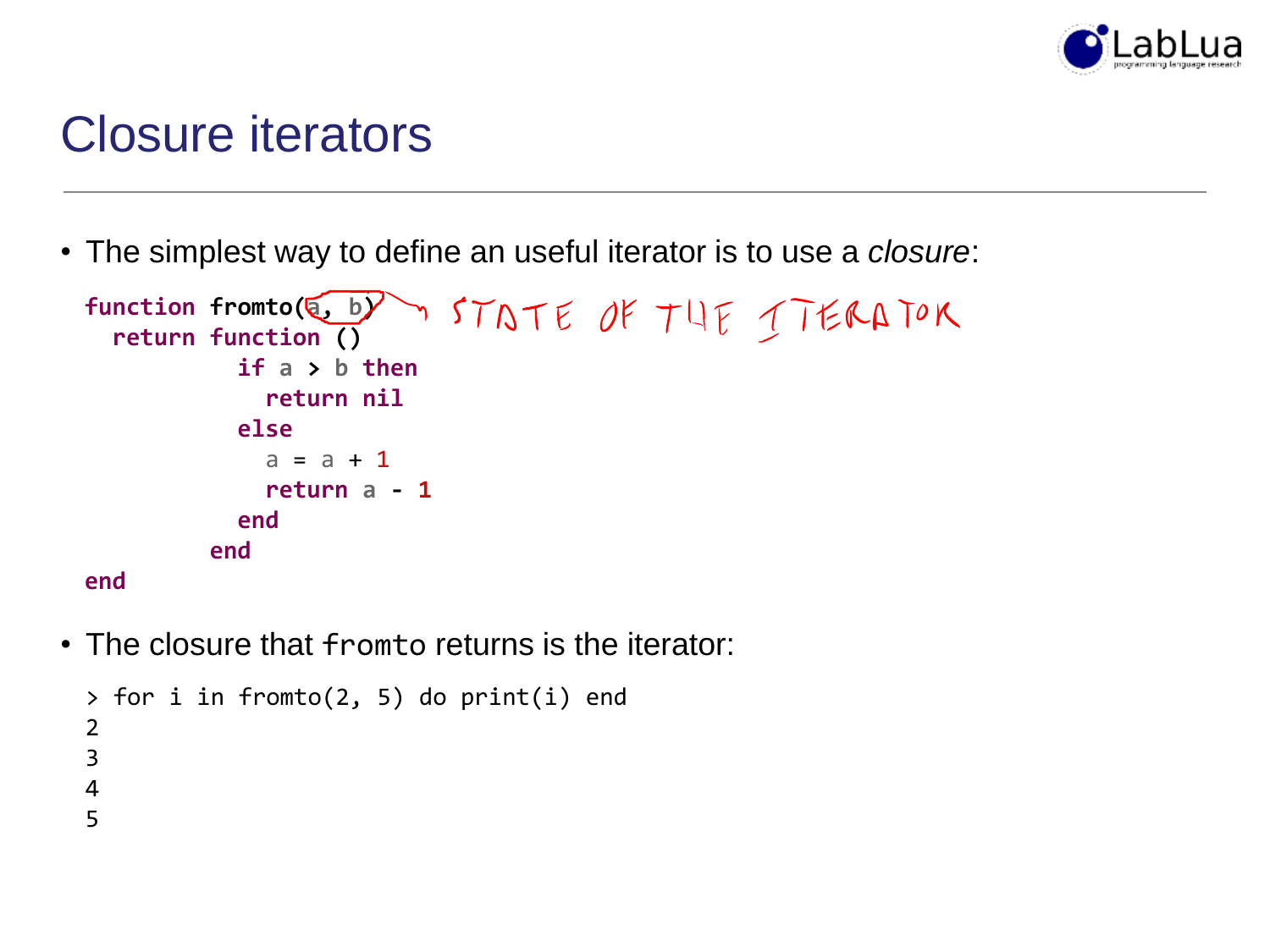

### Stateless iterators

• If we inspect the return values of ipairs, we see that it does not return just the iterator function:

```
> print(ipairs{ 1, 4, 5 })
function: 0000000068B94970 table: 00000000003EBE90 0
> print(ipairs{ 3, 9 })
function: 0000000068B94970 table: 00000000003EC020 0
```
- Moreover, it is returning the *same* iterator function for both both uses, so it cannot be using a closure closing over its parameter
- What ipairs returns is a *stateless* iterator, its *external state*, and its *seed*
- Each iteration, the generic for calls the iterator passing both the state and the seed, and then uses the value of the first control variable as a new seed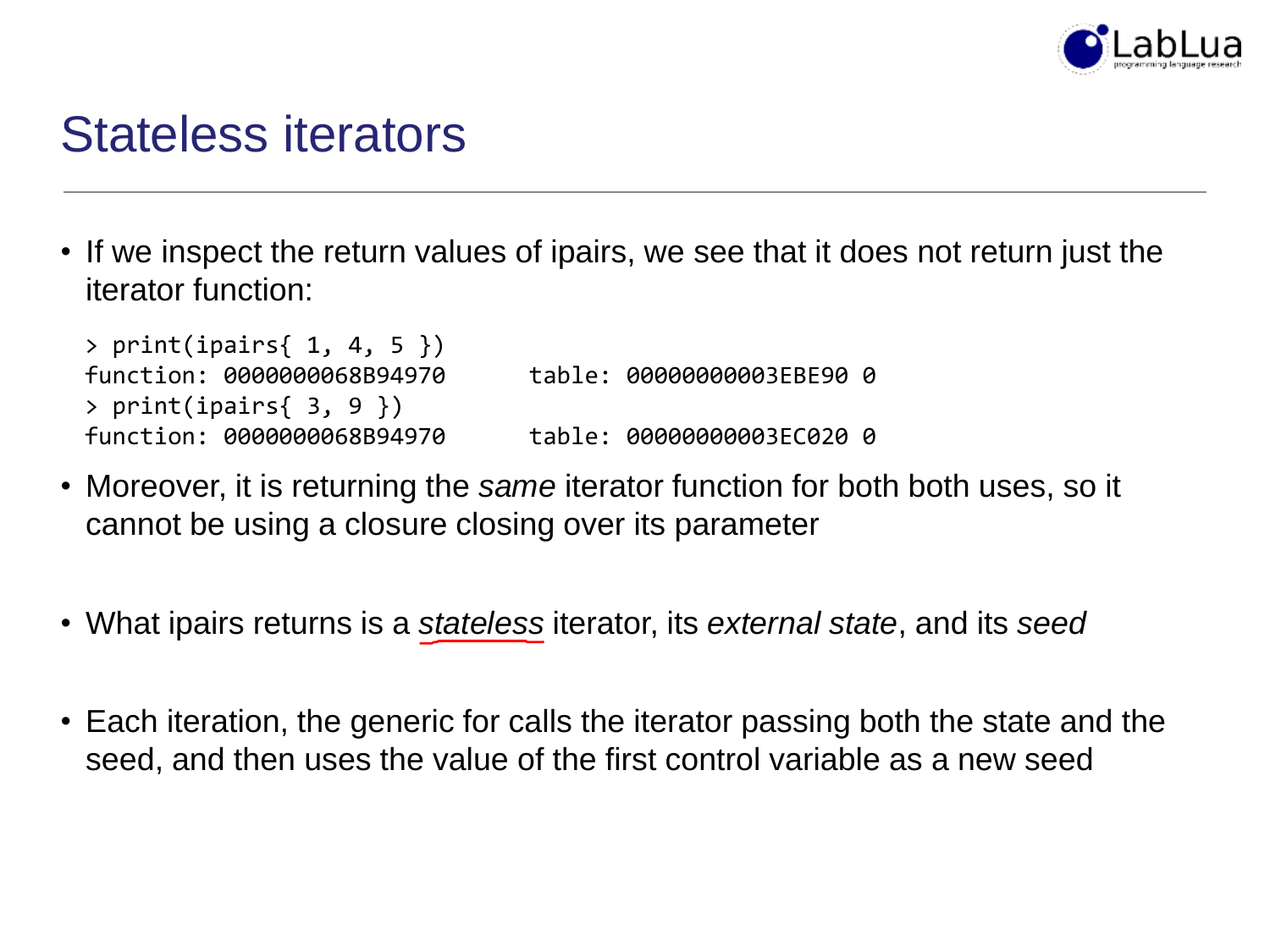

### Stateless fromto

• We can define fromto using an stateless iterator if we use *b* as the state and the predecessor of *a* as the seed:



• Notice that the iterator function does not close over any variables, as both state and seed are parameters

| > print(fromto(2, 5))      |                |   |
|----------------------------|----------------|---|
| function: 0000000000420840 | 5              |   |
| > $print(fromto(4, 7))$    |                |   |
| function: 0000000000420840 | $\overline{7}$ | 3 |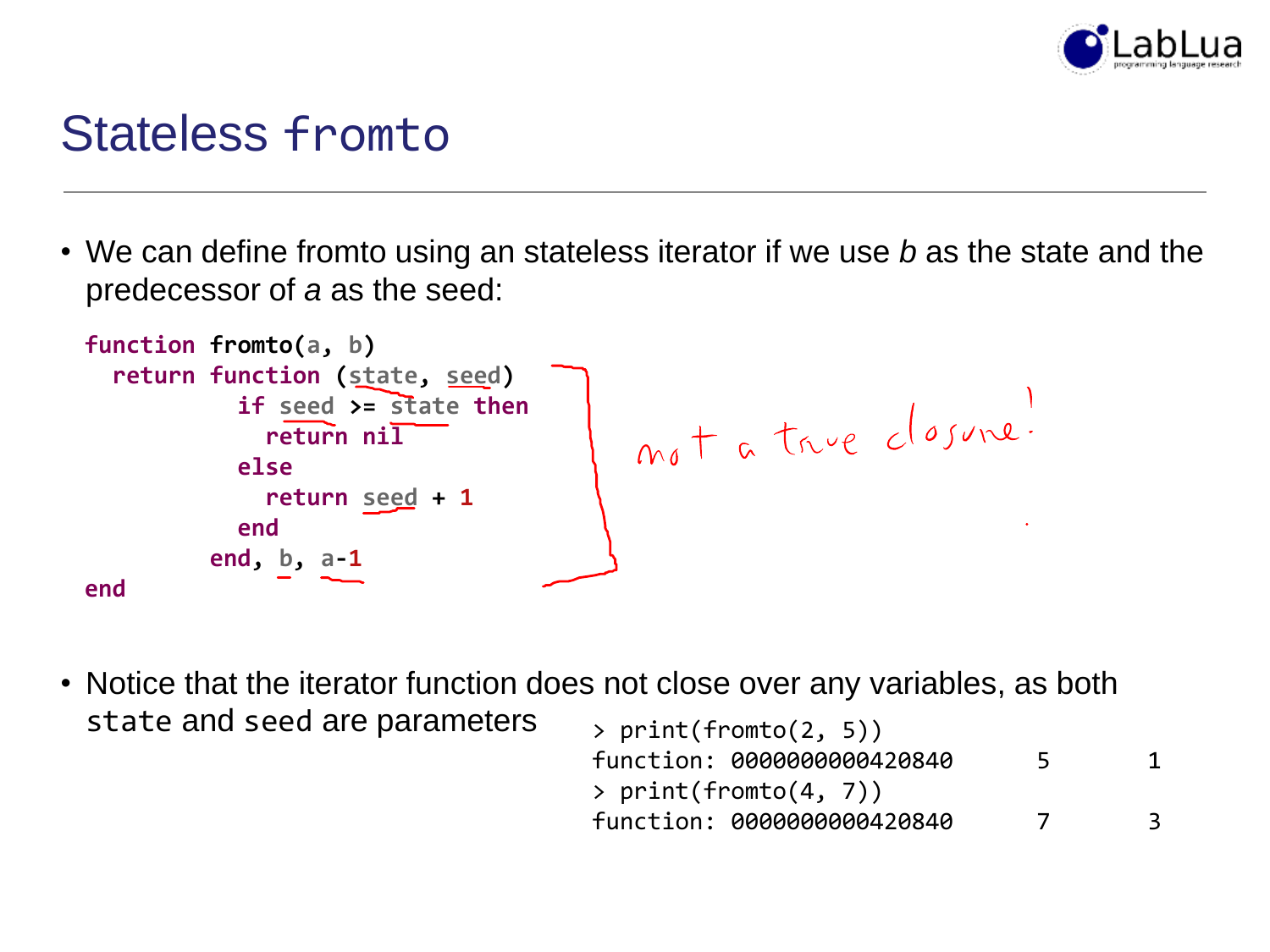

### Seedless iterator

- A variant of the stateless iterator uses a mutable value (a table, a file…) as the state, so it does not need a seed; the state keeps track where in the iteration we are
- This is analogous to the Java concept of iterators, as the call to next in a Java iterator has an implicit parameter (this)

```
function fromto(a, b)
  return function (state)
           if state[1] > state[2] then
                                        \rightarrow not _{c} _{c}|_{c|}return nil
           else
             state[1] = state[1] + 1return state[1] - 1
           end
                            > print(fromto(2, 5))
         end, { a, b }
                            function: 000000000042B0B0 table: 0000000000426160
end
                            > print(fromto(4, 7))
                            function: 000000000042B0B0 table: 0000000000426340
```